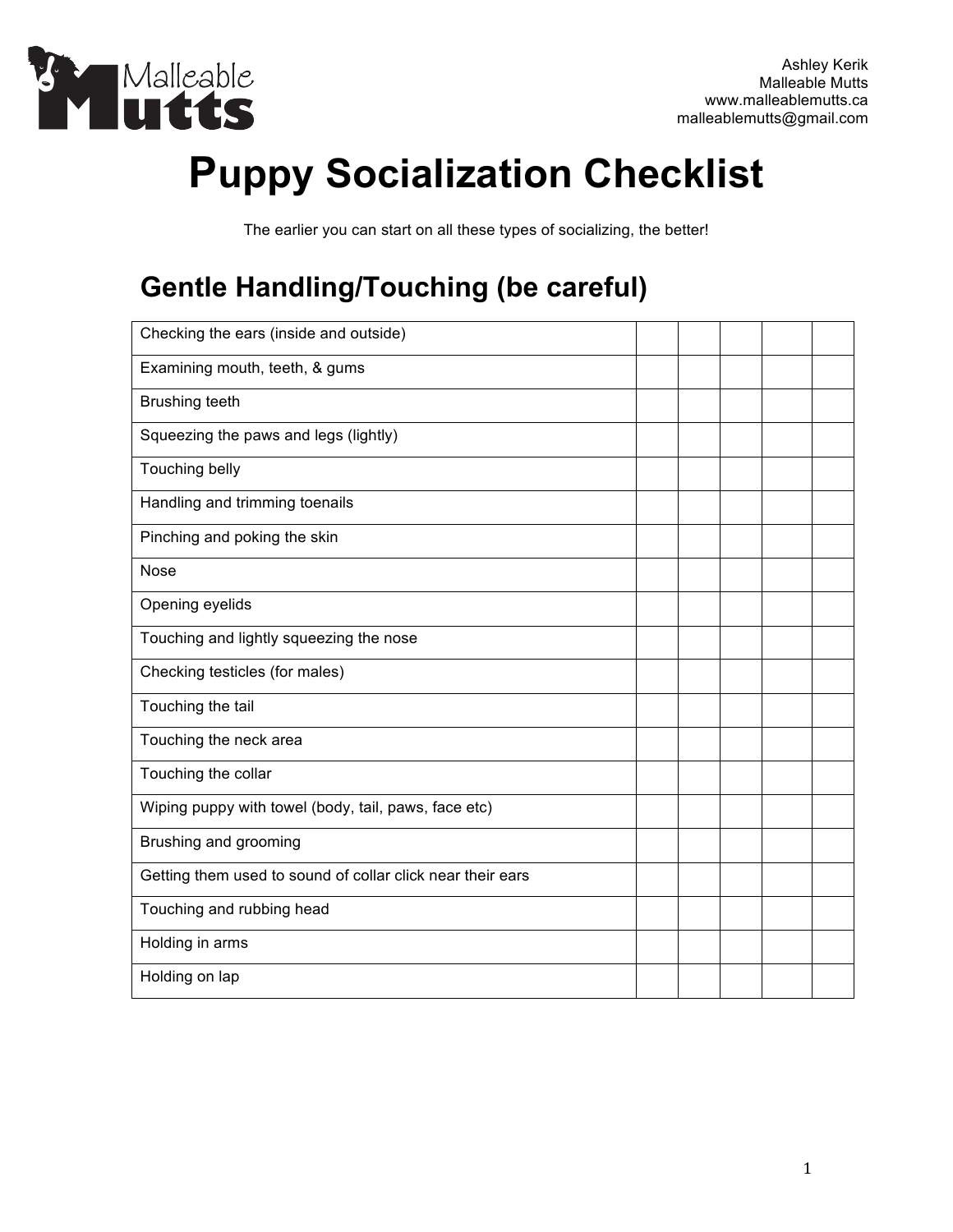

#### **People**

| Women                                                |  |  |  |
|------------------------------------------------------|--|--|--|
| Men                                                  |  |  |  |
| People of many ethnicities                           |  |  |  |
| Tall men                                             |  |  |  |
| Tall women                                           |  |  |  |
| Men with deep voices                                 |  |  |  |
| Men with various facial hair (beards, mustaches etc) |  |  |  |
| Elderly                                              |  |  |  |
| People wearing hats, helmets, toques                 |  |  |  |
| People wearing sweaters with hood up and down        |  |  |  |
| People wearing backpacks                             |  |  |  |
| People wearing sunglasses                            |  |  |  |
| People with canes, walking sticks, and walkers       |  |  |  |
| People in wheelchairs                                |  |  |  |
| Teenagers                                            |  |  |  |
| People wearing backpacks                             |  |  |  |
| Children standing, walking, and playing              |  |  |  |
| Toddlers (walking and squealing)                     |  |  |  |
| Infants (crawling)                                   |  |  |  |
| Multiple toddlers playing loudly                     |  |  |  |
| People running                                       |  |  |  |
| People at night                                      |  |  |  |
| People on bikes, skateboards, etc.                   |  |  |  |
| Quite people and loud people                         |  |  |  |
| Homeless people                                      |  |  |  |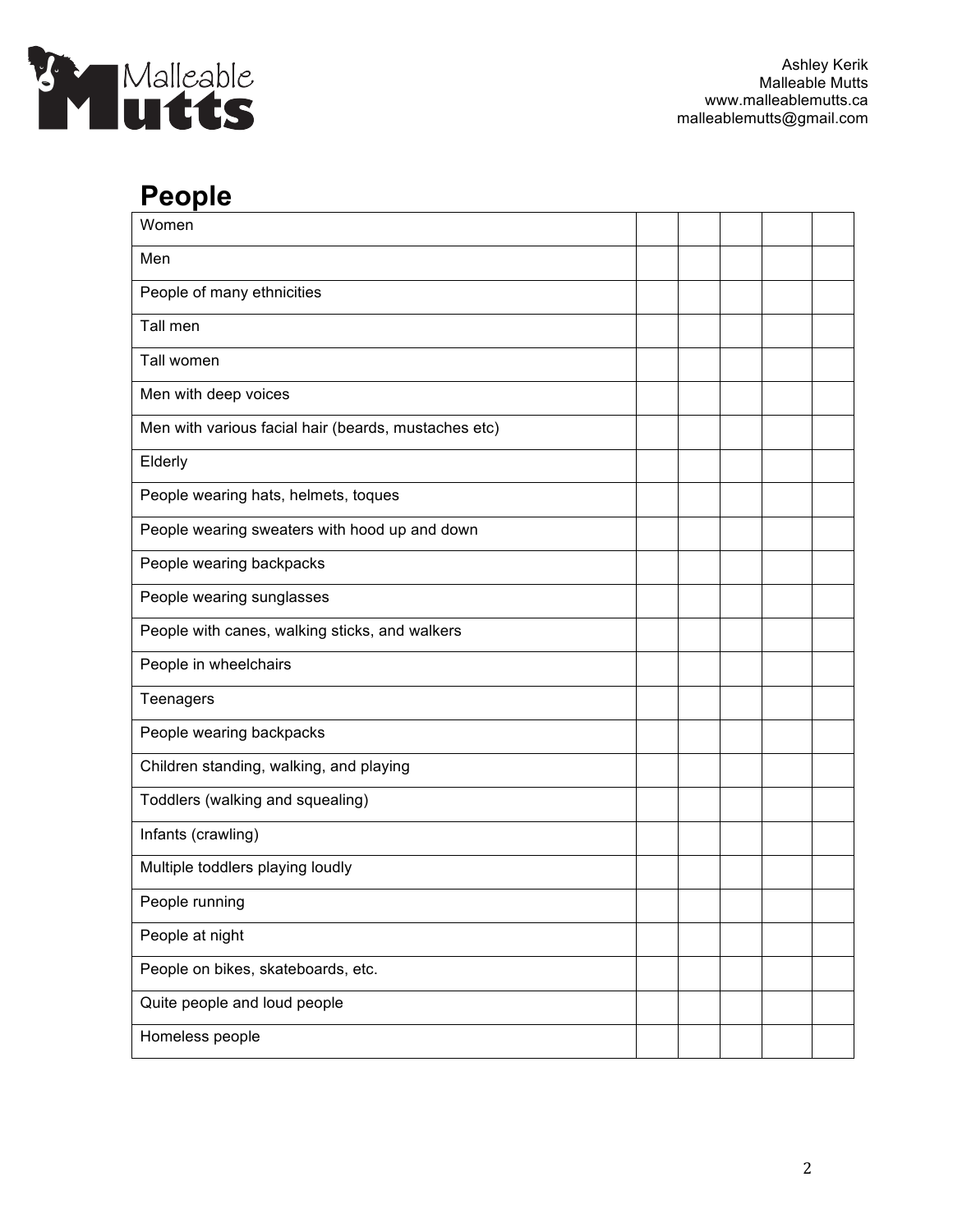

#### **Other animals**

| Other puppies                                           |  |  |  |
|---------------------------------------------------------|--|--|--|
| Adult dogs                                              |  |  |  |
| Large breeds (Great Dane, Mastiff)                      |  |  |  |
| Very small breeds                                       |  |  |  |
| As many different breeds as possible                    |  |  |  |
| Cats                                                    |  |  |  |
| Horses                                                  |  |  |  |
| Other livestock like cattle, goats, pigs, chickens, etc |  |  |  |
| Pet birds                                               |  |  |  |
| Hamsters                                                |  |  |  |
| Pet rats                                                |  |  |  |
| Other pet rodents                                       |  |  |  |

## **Different Surfaces**

| Concrete                            |  |  |  |
|-------------------------------------|--|--|--|
| Artificial grass/turf               |  |  |  |
| Slick floors (linoleum, hardwood)   |  |  |  |
| Stairs (carpet, concrete, wood etc) |  |  |  |
| Different carpets                   |  |  |  |
| Wet grass                           |  |  |  |
| Mud and dirt                        |  |  |  |
| Icy areas and snow                  |  |  |  |
| Metal surfaces (vet scale, etc)     |  |  |  |
| Uneven terrain and rocky areas      |  |  |  |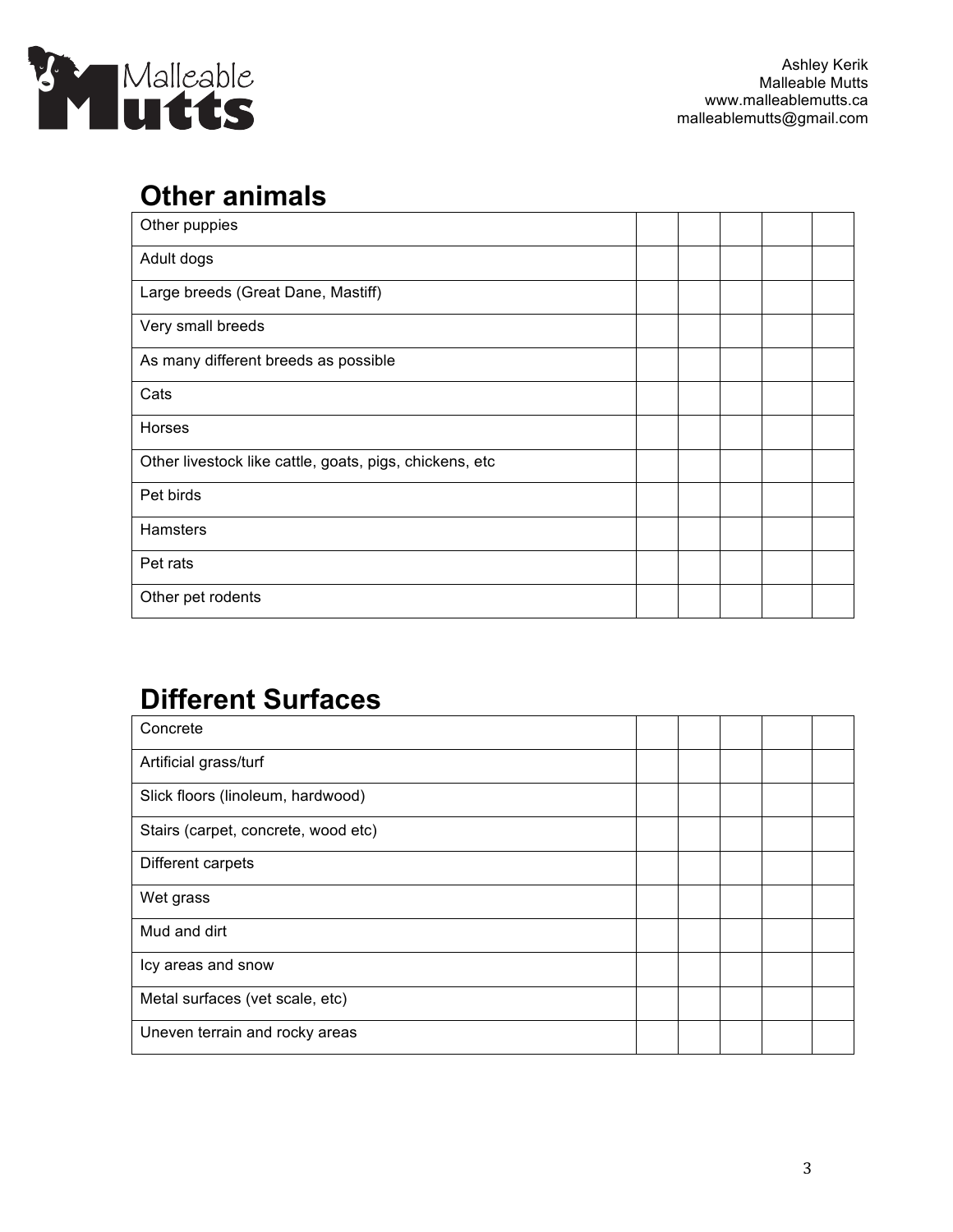

#### **Sounds**

| Other animals (goat, pig, horse, etc) |  |  |  |
|---------------------------------------|--|--|--|
| Crane/Construction machinery          |  |  |  |
| Fireworks (from a distance)           |  |  |  |
| People cheering                       |  |  |  |
| Smoke alarm/security alarm            |  |  |  |
| Thunder                               |  |  |  |
| Gunshots                              |  |  |  |
| Ambulance/police siren                |  |  |  |
| Doorbell/knocking on the door         |  |  |  |
| Vacuum cleaner                        |  |  |  |
| Dishwasher                            |  |  |  |
| Washing machine/dryer                 |  |  |  |
| Honking vehicles                      |  |  |  |

## **Vehicles**

| Skateboards           |  |  |  |
|-----------------------|--|--|--|
| <b>Bicycles</b>       |  |  |  |
| Scooters              |  |  |  |
| Shopping carts        |  |  |  |
| <b>Baby Strollers</b> |  |  |  |
| Large garbage cans    |  |  |  |
| <b>Buses</b>          |  |  |  |
| Motorcycles           |  |  |  |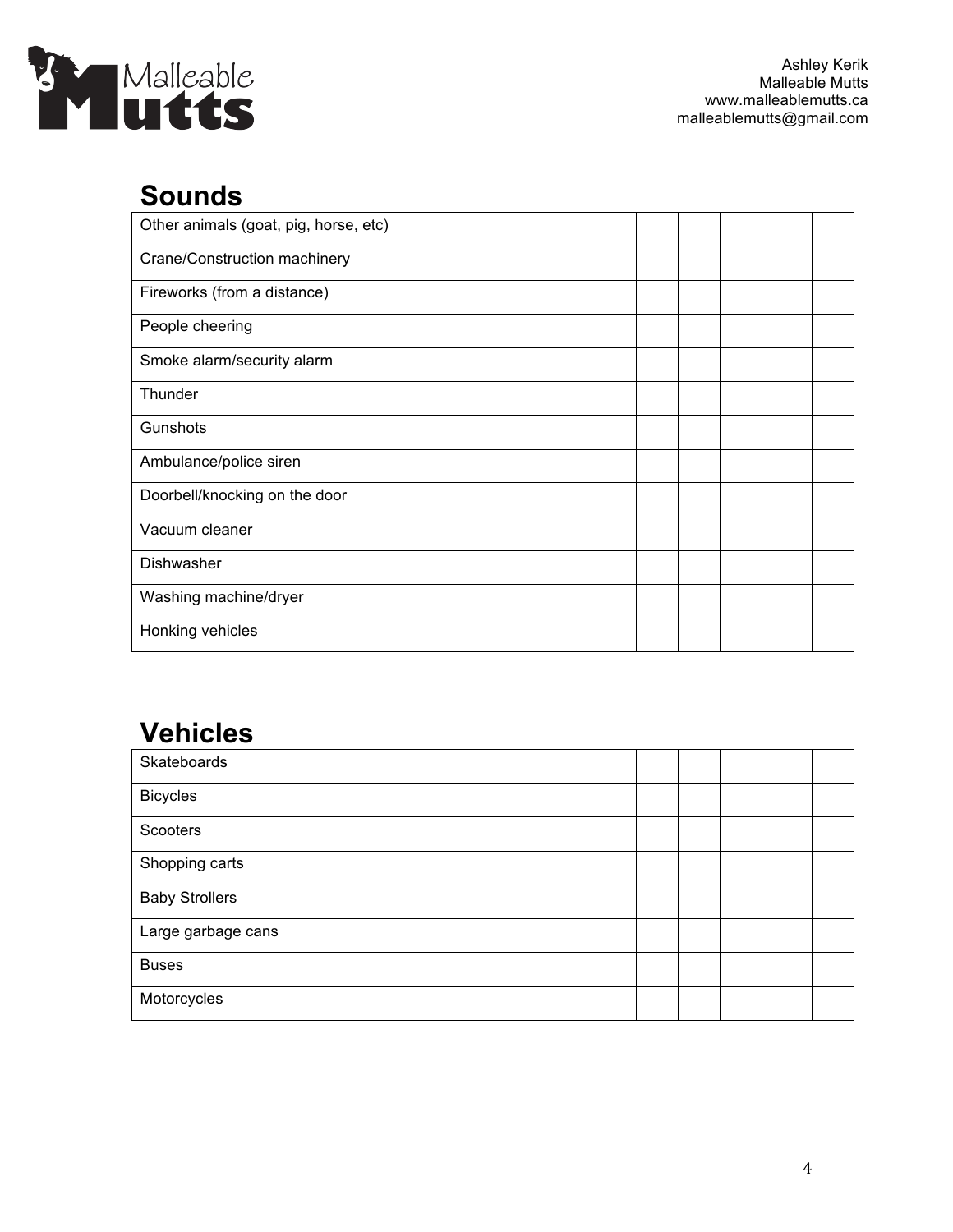

### **Environments**

| <b>Busy sidewalk</b>                   |  |  |  |
|----------------------------------------|--|--|--|
| <b>Busy street</b>                     |  |  |  |
| Parking lot                            |  |  |  |
| Shopping areas *pet friendly           |  |  |  |
| Park with lots of people               |  |  |  |
| Park with lots of children             |  |  |  |
| Park with other dogs                   |  |  |  |
| Inside business building *pet friendly |  |  |  |
| Inside other people's homes            |  |  |  |
| Dog-friendly events                    |  |  |  |
| Street markets/fairs                   |  |  |  |
| Restaurant patios                      |  |  |  |
| Sporting events *dog friendly          |  |  |  |
| Skate park/biking area                 |  |  |  |
| Streams, rivers, lakes, ponds          |  |  |  |
| Unfamiliar neighborhoods               |  |  |  |
| Vet office                             |  |  |  |
| Grooming/boarding stores               |  |  |  |
| Pet stores                             |  |  |  |